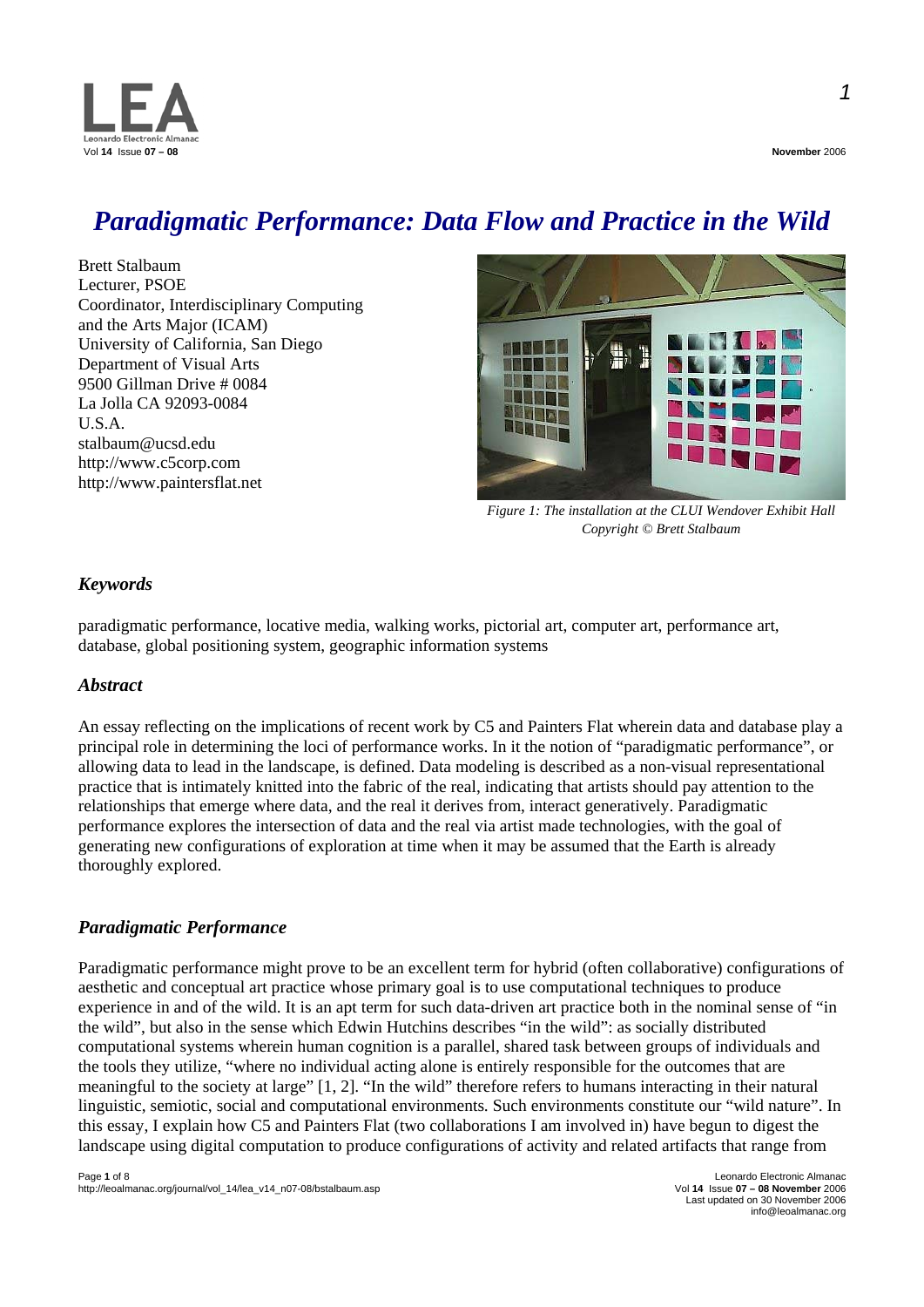

*2*

walking performances to landscape painting. The work intersects indiscriminately with land art, walking works, site-specific art, pictorial art, computer art, conceptual art, performance art, and the recently emerged meme of "locative media" [3, 4, 5, 6]. Other terms I think apply to the practice are global positioning system art, geographic information systems art, and most paradigmatically, database art.

## *Definition*

Paradigmatic performance recognizes that the environment in which we produce artwork today is mediated by data models and data processing in a fundamentally "databased" culture. Indeed the term "paradigmatic" is intended to emphasize the role of model-based, digital data processing and all of its algorithmic and interfacial correlates. It is not enough in a computationally mediated post-industrial culture to pay attention to select software abstraction layers, as exemplified in the common computer art memes of visualization, interaction, algorithm and more recently, network and database. Rather, the totally embedded mediation of global material culture and economics by computation and communications indicates that artists should at a minimum pay attention to how the material effects of information technology are distributed via a holistic analysis.

At maximum, however, we would be best advised to explore how material reality and human experience might be freshly distributed via the same types of model-based processing of data that now ubiquitously mediate the real, such as through object-oriented programming and design, the unified modeling language, entityrelationship modeling and relational databases. In the case of the arts, we should do so with a specific focus on information technology developed by and for artists. In other words, artists should not only play a role in utilizing, explaining, reflecting on, kvetching about and inoculating against (the negative effects of) database, network and computational culture; we should also develop related technologies where data and database (and yes, their correlates of algorithm, interaction, network, etc.) are generative of new configurations of practice. Ideally, this would lead to mixed modes of artistic experimentation at those points where the potential for computation and data flow to be woven into the fabric of 'what happens' have not yet been fully explored. Paradigmatic performance therefore assumes a world of database and distributed data processing, but with an internal focus on producing its own kinds of exploratory mediation of the real world and our relationship to it; the same world that is modeled by data, and from which the data is generated and flows. In order to do this, data and data modeling must be allowed to be co-participants, becoming increasingly equal collaborators, in art projects that are manifest "in the wild".

Thus, paradigmatic performance can be defined as art practice which allows the data to have co-participatory agency in the outcome of promiscuously varied modes of artistic practice, particularly those that explore emerging relationships between data, considered virtual [7], and the real. For C5 and Painters Flat, this project has to date focused on practice which takes place in loci traditionally thought of as "wild nature". However, as the reference to Hutchins above indicates, we think that such loci are now in fact wildly mediated by human computational and social systems. Instead of assuming that the modeling of every meter of the Earth's surface [8] short-circuits or obviates the possibilities for new exploration of its landscape, we have reason to believe that the possibilities are expanded in many new directions, and seek to explore new configurations of technology and exploratory performance in the digitally mediated landscape that is revealed.

An emphasis on going there (wherever that may be) and being there is implicit in our practice, but the definition of paradigmatic performance above is not necessarily bound by locative concerns. It is the case that the large data sets of today, which are driving many interesting new problems in computation and culture [9], derive primarily from four general discipline areas: the earth sciences (including Geographic Information Systems), astronomy and astrophysics, biology, and intelligence gathering. The former simply produces large data sets for exploration that are most directly congruent with much current artistic interest in location, and indeed in a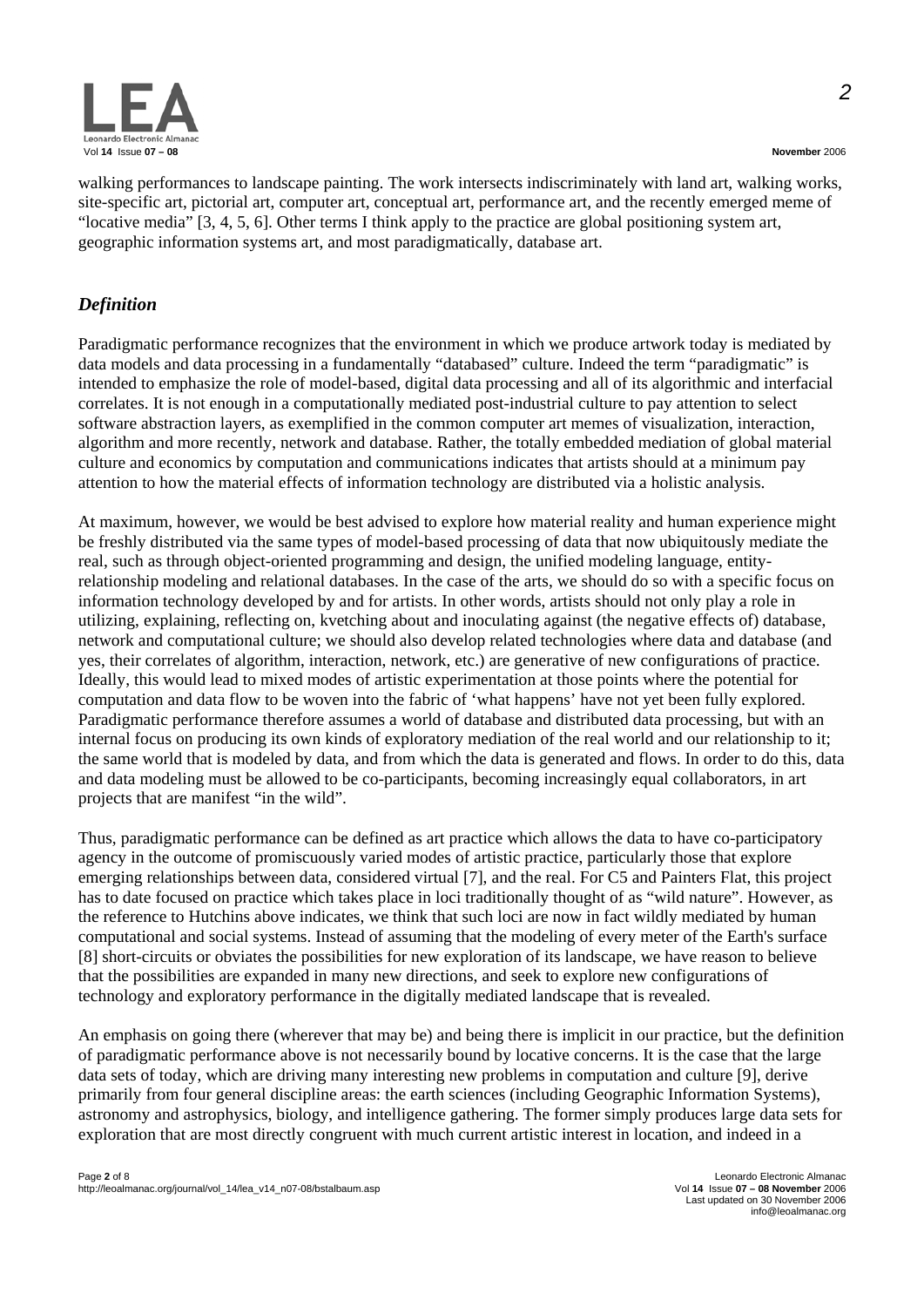practical sense GIS and earth sciences data are generally a good fit when considering the scale of performance most applicable the human body: somewhere between the often very small in biology and the incredibly large in astronomy. In the later cases in particular, it can be difficult to "go there". The examples that follow demonstrate configurations of GIS data and artist-made technology that processes the data into activity in the "real world" in a geographical sense. How the later data sets might drive paradigmatic art practices is left here: an open question that begs further investigation and discovery [10].

## *Paradigmatic Performance Example I: A simple implementation of model-based (paradigmatic) performance*

For the Painters Flat project "Remote Location, 1:100,000" (30 July – 4 August 2004, Box Elder County, Utah, USA), a map consisting of 36 geo-referenced tiles showing the terrain surrounding the Center for Land Use Interpretation's "Remote Location" were encased in acrylic resin. The one centimeter square map image on each of the tiles represents a one kilometer area, creating a 1:100,000 scale between map and terrain. The tiles were then cracked out of the resin, cutting the map into 36 separate tiles. Living on site for most of five days, Brett Stalbaum collected data in the field while Paula Poole remained at the SW corner base camp [11] to process the data into information.

The daily process was as follows: Utilizing GPS, Brett hiked to each of the 36 points in a six kilometer grid surrounding the CLUI Remote Location, hiking approximately 70 kilometers in the process. Upon arrival at each site, the geo-referenced tile was left in the center of the one kilometer square it represents, and the tile was photographed to record the local land surface. A soil sample was also taken at each site and the Universal Transverse Mercator coordinates were recorded on the sample. The samples were returned to the campsite every day for Paula to process into a 6x6 array of paintings to be displayed in the CLUI Wendover Exhibit Hall. Also displayed were the photos of the tiles, showing their situation against the local soil in which they were placed, and a corresponding digital map of the terrain produced with C5 Landscape Database 1.03 software [12], showing at a larger scale the same map images as on the tiles, corresponding to the soil paintings. The exhibit invites visual comparison of the three representations of the landscape, revealing connections between the data about the landscape and the landscape as data, and synthesizing these into an informational configuration bound in a very precise way to the original landscape.

As paradigmatic performance the question of "where" (both where tiles were placed and where Brett walked), were dictated by the model. In this case the tiles were placed at regular confluences of UTM easting and northing coordinates, and Brett followed straight lines through the desert dictated by the coordinate system grid. Within certain limits, the coordinate model, landscape data, and landscape itself played an important role in dictating the performance, activity, location, and final pictorial and representational work produced [13] (see figure 1, page 1).

## *Paradigmatic Performance example II: searching; pattern-matching the landscape*

In C5's "The Other Path" (2004 and ongoing), a more extreme approach was taken that transferred yet more agency regarding the issue of "where" from the artists to the database. As preparatory work, Geri Wittig set out on a month long trek along the Great Wall of China, starting in the northwest desert and following the Wall eastward to where it runs to the edge of the Yellow Sea. GPS data was collected from twelve separate trekked locations along the length of the Great Wall. Using pattern-matching search procedures developed at C5 (Amul Goswamy and Brett Stalbaum), the 12 most similar corresponding terrains in California were identified. After determining the blocks representing the most similar matching terrains in California, phase two of the Other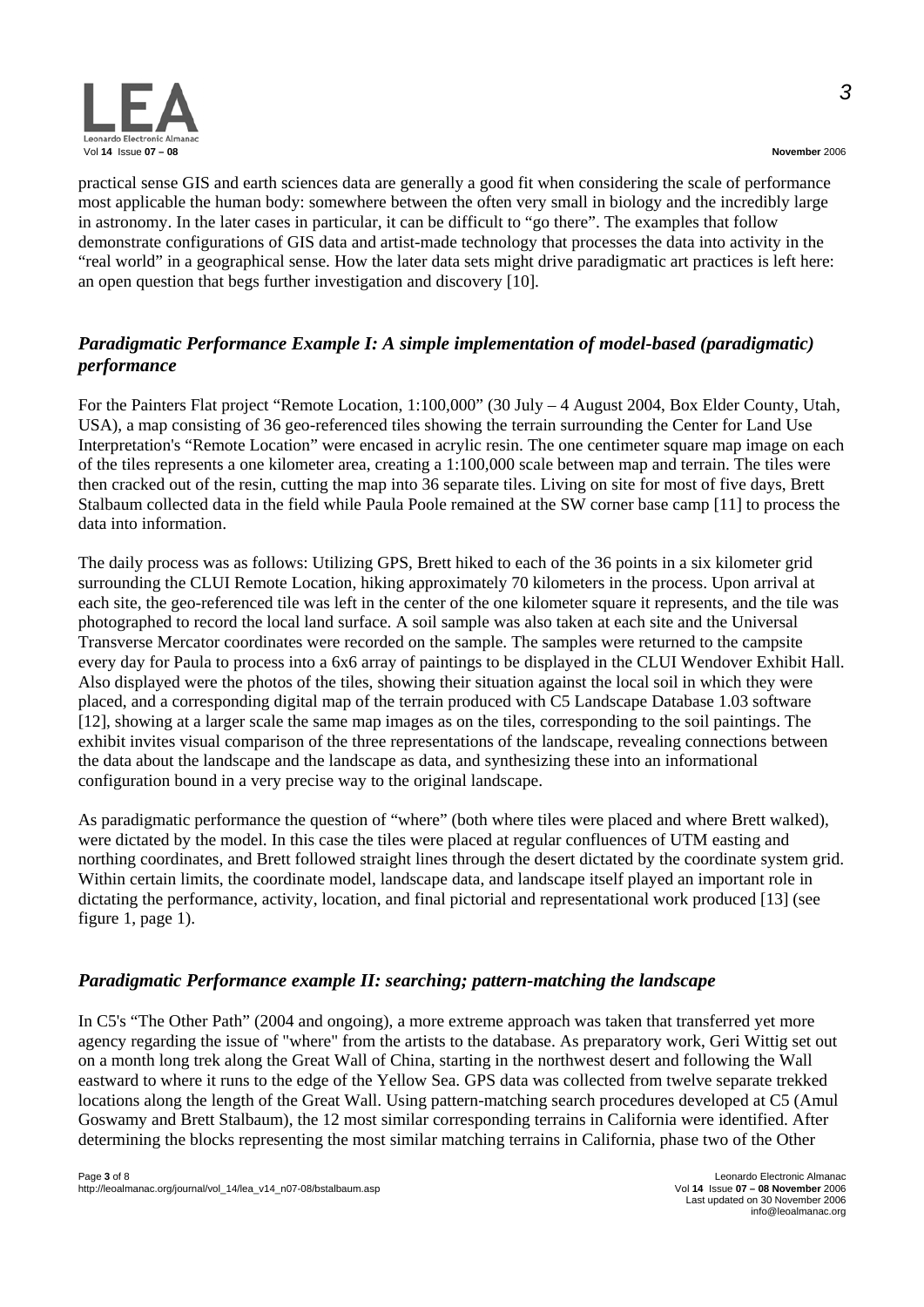

*4*

Path search process identified discrete paths within those terrains expressing similar statistical characteristics, such as simple distance, cumulative distance, and elevation change. To do this, a swarm of virtual hikers, implemented as experimental features of the C5 Landscape Database 2.0 [14] were unleashed in the virtual California landscape to explore and generate tracklogs, which were then compared to Wittig's original "input" Great Wall of China tracklogs. The results of this search identified the most closely matching virtual tracklogs, which were then exported to tracklog files, uploaded to GPS devices, and physically pursued by C5 in a performance of tertiary (after the original, after database) exploration of the Great Wall of California. [15]

## *Paradigmatic Performance Example III: Going Where the Data Says to Go*

For the Painters Flat project "Primary and Other Remote Locations" (12 – 15 Aug 2005, Box Elder County Utah, U.S.A.), a similar approach with a different goal was pursued. The South East corner of CLUI's Remote Location property on Lemay Island was used as an input point, and the database containing topographical data for the surrounding area (including Lemay Island, Crater Island, Floating Island and the Silver Island mountain range) was searched for points with similar topographical characteristics, isolating five topographical others of the CLUI Remote Location; or the "Other Remote Locations" as we call them. The "Other Remote Locations" were visited with the help GPS, four wheel drive, and hiking. The sites were documented, with the primary goal of producing landscape paintings in which agency of site selection, often assumed to be the natural province of the painter, is turned over to the C5 algorithm digesting the landscape data through pattern matching. The database literally told us where to go, and from where Paula should paint the landscape. [16]



*Figure 2: "Other Remote Location 5", 12 T 267600 4545660 (NAD 27) Copyright © Brett Stalbaum* 



*Figure 3: Paula sketching "Other Remote Location 3", 12 T 265500 4553130 (NAD 27) Copyright © Brett Stalbaum*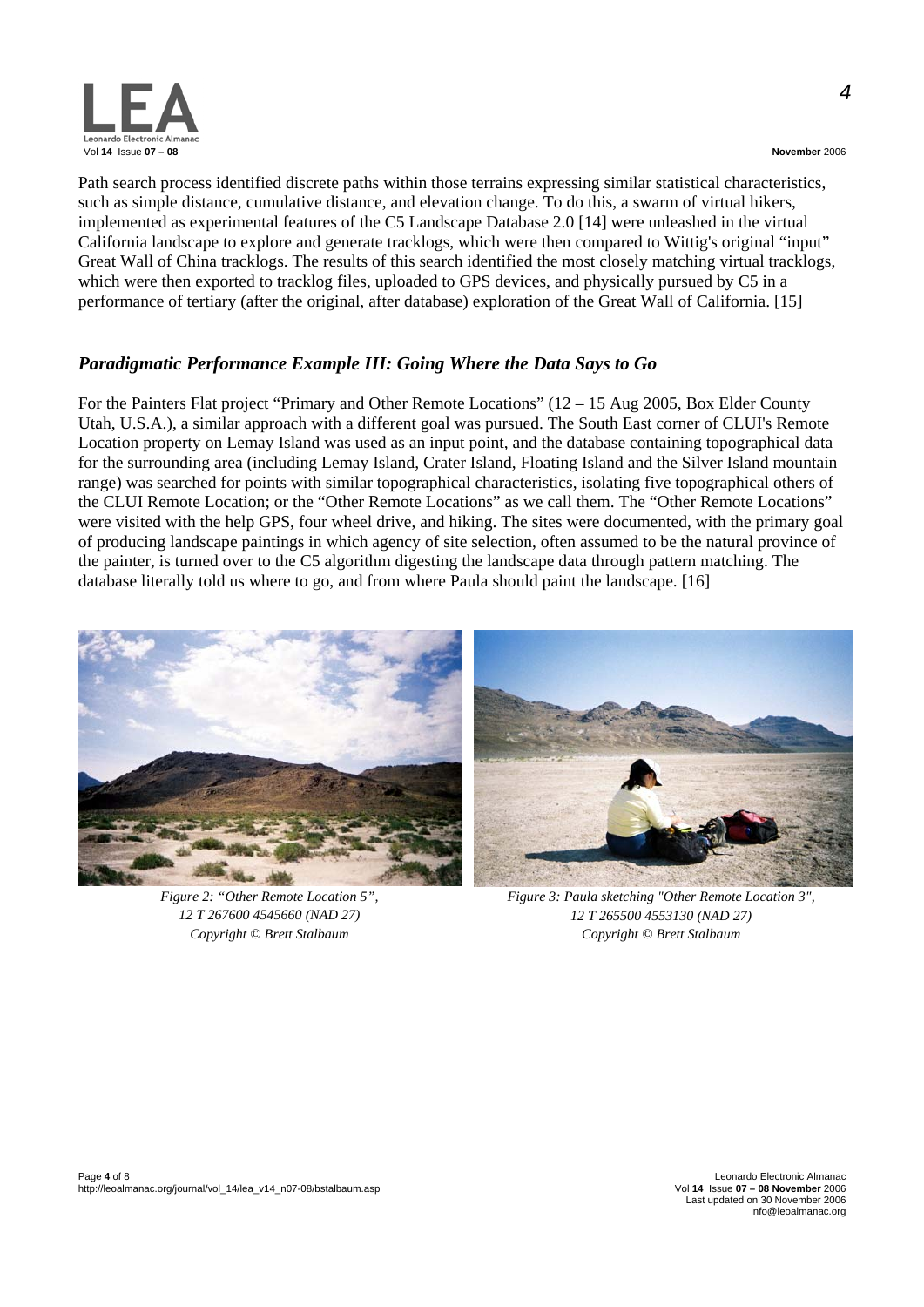

### *Data as representational form*

The major change brought about by humankind's recent monumental accomplishment — that being the wrapping of the Earth in wire, fiber, and electromagnetic carriers for communications — is not so much the invention of data or its algorithmic processing into information (these are ancient inventions), but rather the ease and speed at which these representational forms are deployed, transmitted, utilized, computed digitally, automated, and ultimately stitched into the fabric of both culture, economics, and the material world. Critically, data increasingly entails the actual, playing an active role in the unfolding of what happens through virtual systems of surveillance, panopticonism, marketing, command and control. Strangely for visual artists, much of the representational technology that now fully impinges on our actual and lived experience is not in its first nature a technology of visible representation. Representation today exists in a complex of database, data processing, and communication between machines that happens in real time, distributing the real in its wake. The use of data representation (a.k.a. database, entity-relationship modeling, object-oriented systems design) expresses more social power today than visible artistic or media representations, as in painting, film, television, and digital imaging. These latter forms are increasingly like the ripples on the surface of a deep sea; generated by representational activity taking place at lower, invisible levels in our information technology.

Yet in the academic world of the humanities, representation is still most often assumed to be a manifest, directly consumable expression which is presented for an aesthete, reader, listener, user, consumer or some such endaudience in a context of appreciation, information, work or marketing; whether looking at a painting in a museum or a flash animation in a web browser. Generally, related artifacts take the form of visualization (be it painting, data visualization, television), or sonification, computer interaction, and in various forms of narrative, such as computer games and other multimedia. Interfacial forms are always present in some way in all art works; so that these surface representations or media experiences become the primary 'texts' that are studied in the humanities and indulged in by most artists is no surprise to anyone. But the very fact that the formal definitions of data and information are different from one another (information is processed or produced from data) implies the existence of another representational regime, one that is less visible and seemingly more powerful in terms of its material consequences. Exploring the latter (data and how it is processed algorithmically) in an equally conceived complex of representation with interface (where information is most commonly manifest) is a critical aspect of cultural studies moving forward, because not only do visual representation and interaction impinge on our relationship with the world, so do database and datascapes. As artists, we seek to explore the mediation of the real by this relatively new regime of active digital representational forces, because these are now embedded parts of our socially distributed cognition, and constitute a significant, somewhat unexplored, and generative aspect of our wild nature. As artists, it is our job to discover what these paradigmatic forces can be made to do (including that which was not originally intended), and more importantly what these forces *might make us do* in configurations of paradigmatic performance.

## *References and Notes*

1. Edwin Hutchins, *Cognition in the Wild* (Cambridge, Massachuetts: The MIT Press, Feb 1995) ISBN 0262082314, p. 6

2. The symmetry between Hutchin's views emerging from the Cognitive Science discipline in the 1990's and Allan Kapow's notion of audience responsibility in a "Happening" are noted. See for example Kaprow, Alan, "'Happenings' in the New York Scene", 1961, reprinted in Noah Wardrip-Fruin and Nick Montfort (eds.) *The New Media Reader*, (MIT Press, 2002) ISBN 0262232278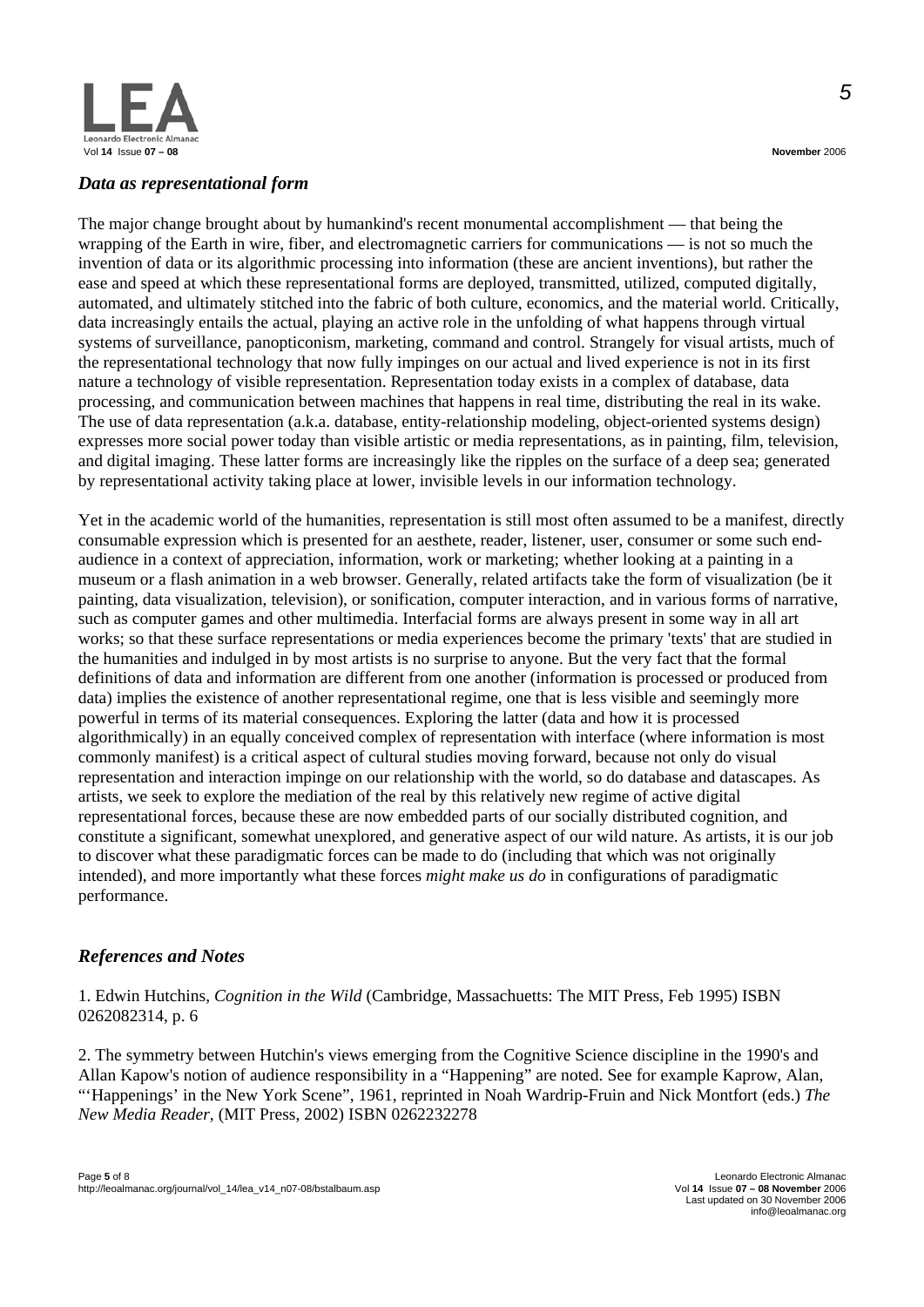*6*



3. Karlis Kalnins and Marc Tutors founded *Locative Media Labs* in 2001, and developed technology such as GPSter.

4. Drew Hemment, *The Locative Dystopia*, <nettime>, Date: Thu, 08 Jan 2004 22:57:10 +0000, http://amsterdam.nettime.org/Lists-Archives/nettime-l-0401/msg00021.html, last accessed 7 January 2004. Hemment reported on the emergence of Locative Media as a theme for major international conferences and outlined some of its socio-political parameters.

5. I have been working on geospatial software libraries for artistic performance at C5 since 2002. Various versions of this C5 Landscape Database API have been released. Please see http://www.c5corp.com

6. At the ISEA 2004 conference, (GPS and Art panel, 19 August, 2K4), Joel Slayton suggested that the term "locative media" be dropped because of its connotation with modernism along with terms like "performance" and "dance". His suggestion was to replace it with "sublime profiling".

7. A basic assumption of all C5 theory is a constant, clear distinction between the virtual and the unreal. The virtual is always viewed as having an intimate and actual relationship with the real. It is quite unlike the unreal, which by definition is not real and therefore impinges much less (if at all) on the actual. For more on this, see Brett Stalbaum, in *Derivas: cartografias do ciberespaço*, Lucia Leão (ed.) (São Paulo: Annablume, 2004), ISBN: 85-7419-456-5.

8. NASA's Shuttle Radar Topography Mission took a one-meter resolution snapshot of the surface of the Earth in 2000. The data is made available through the USGS. See http://www2.jpl.nasa.gov/srtm/ and http://srtm.usgs.gov/ for more information.

9. For more on Large Data, see my Editorial Notes for "Large Data Sets and the Sublime", published in *YLEM Journal, Artists Using Science & Technology*, Vol. 24 No. 8 (July-August 2004). SSN 1057-2031. http://www.paintersflat.net/ylem.html

10. The *Ecce Homology* Project, a large scale collaboration (http://www.insilicov1.org/collaboration.html) that produced an installation allowing poetic audience interaction with the BLAST algorithm (used for pattern matching in gene sequences) is the only art project I am aware of that explores the aesthetic possibilities of large data sets in biology in a way that mediates how humans (the audience) perform for the system: the database thus producing activity, and that activity potentially playing a role in type of knowledge discovery. http://www.insilicov1.org/

## 11. Z12, T, E260782, N4558391 (NAD27)

12. Refer to [3] - Fair Assembly: Making Things Public: Online exhibition at the Zentrum für Kunst und Medientechnologie (The Center for Art and Media Technology), Karlsruhe, Germany, 18 March 2K5, Curator: Steve Deitz. Opened March 18th 2K5, ongoing. C5 Landscape Database Version 1.0.3 is released under the Lesser General Public License, 3/18/2K5, as contribution to exhibition. (See software section). Please see: http://makingthingspublic.zkm.de/fairassembly/

13. For project documentation on "Remote Location 1:100,000", see http://www.paintersflat.net/remotelocation.html

14. Refer to [3] — Version 2.0 is currently in development.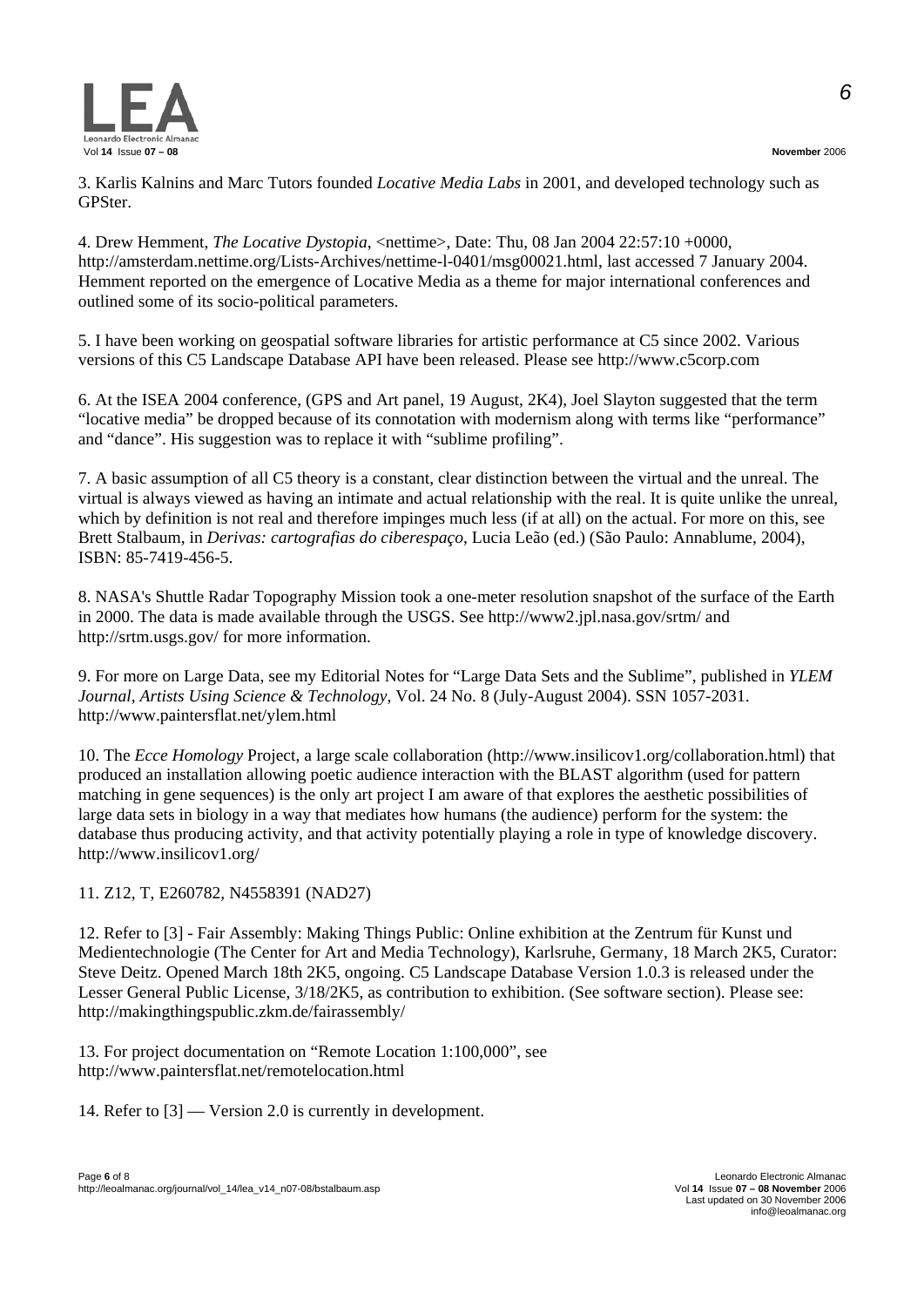

15. Deitz, Steve, *The Path More or Less Taken*, http://www.yproductions.com/writing/archives/000707.html, Last accessed 25 August 2005. Also Published in *Camerawork: A Journal of Photographic Arts*, Vol. 32, No. 1 (Spring/Summer 2005).

16. For project documentation on "Primary and Other Remote Locations" see http://www.paintersflat.net/otherremotelocation.html

## *Author Biography*

Brett Stalbaum is an artist specializing in information theory, database, and software development. A serial collaborator, he was a co-founder of the Electronic Disturbance Theater in 1998, for which he co-developed software called FloodNet, which has been used on behalf of the Zapatista movement against the websites of the Presidents of Mexico and the United States, as well as the Pentagon. Recent work includes Painters Flat, projects with the painter Paula Poole in the Great Basin, and ongoing projects with C5 Corporation, of which he is a founding member. Stalbaum holds a Masters of Fine Arts (computers in fine art) from the CADRE digital media laboratory at San Jose State University, and a B.A. in Film Studies from San Francisco State University. He is a lecturer and the coordinator for the Interdisciplinary Computing and the Arts Major (ICAM) at the University of California, San Diego.

## *Citation reference for this Leonardo Electronic Almanac Essay*

## *MLA Style*

Stalbaum, Brett. "Paradigmatic Performance: Data Flow and Practice in the Wild." "Wild Nature and the Digital Life" Special Issue, Leonardo Electronic Almanac Vol 14, No. 7 - 8 (2006). 30 Nov. 2006 <http://leoalmanac.org/journal/vol\_14/lea\_v14\_n07-08/bstalbaum.asp>.

## *APA Style*

Stalbaum, B. (Nov. 2006) "Paradigmatic Performance: Data Flow and Practice in the Wild," "Wild Nature and the Digital Life" Special Issue, Leonardo Electronic Almanac Vol 14, No. 7 – 8 (2006). Retrieved 30 Nov. 2006 from <http://leoalmanac.org/journal/vol\_14/lea\_v14\_n07-08/bstalbaum.asp>.